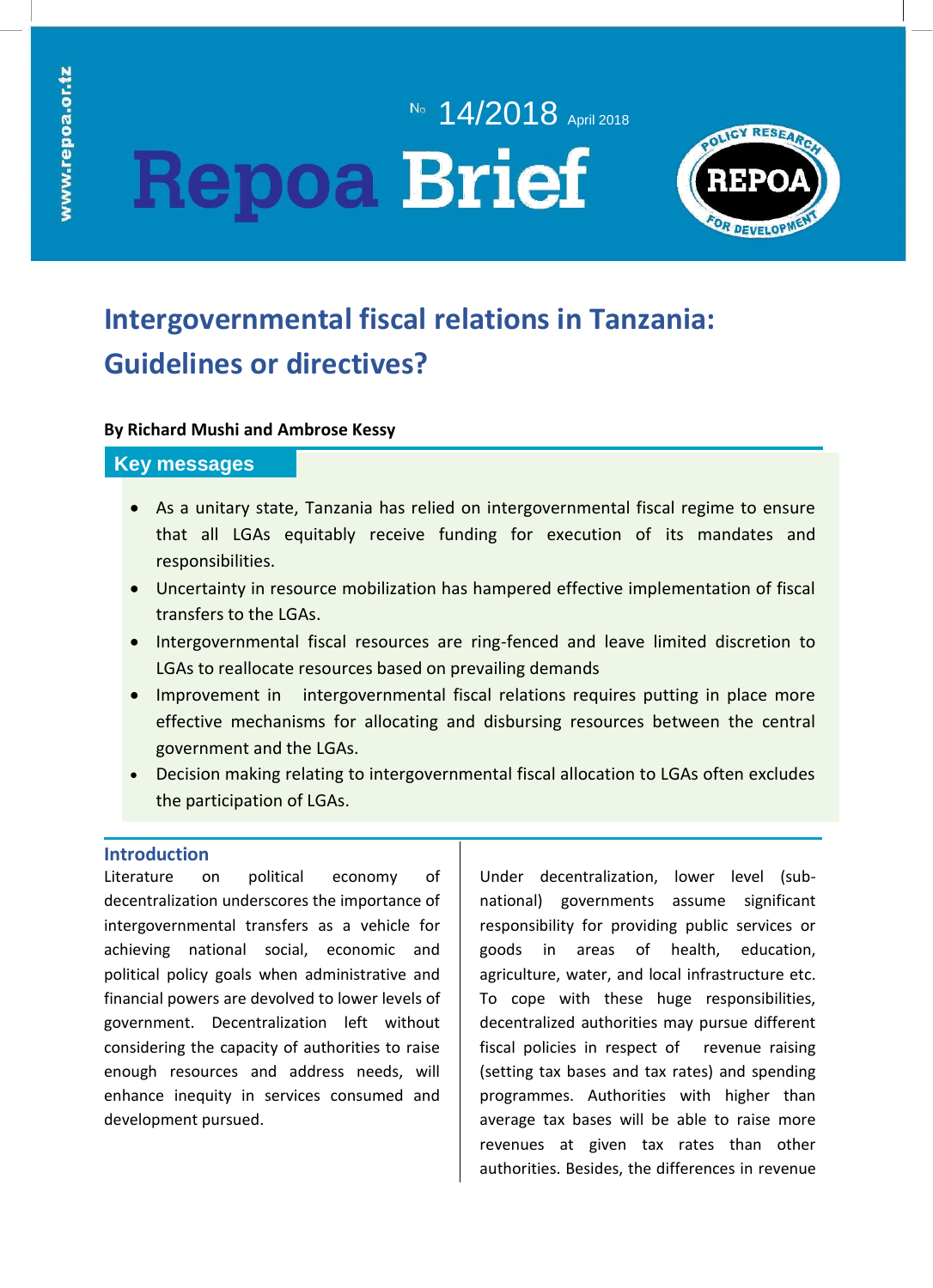–raising capacity will be higher the more decentralized is revenue raising. Therefore, the quantum of- and quality of public services rendered will ultimately be influenced by the volume of resources mobilized, thus creating serious inequities among the lower level authorities.

Any country that has a vision for good national values and development, and therefore cherishes the redistribution of resources as a national objective, will ensure provision of comparable levels of public services throughout the country.

It is also a fact that central governments might assume the responsibility for collecting most of the broad-based taxes simply because of both administrative and efficiency gains. This implies that the resources collected have to be allocated and transferred to the levels where public services are delivered.

The literature also points out that, intergovernmental transfers can come in a variety of forms. They can be equalizing transfers aimed at countering the tendency for decentralization of public services provision and taxes to cause disparities in need and fiscal capacity. They can also be conditioned transfers, which are used to provide an incentive – carrot and/or stick – for local authorities to design their public service programs to abide by national standards.

Finally, apart from redistributive roles, transfers can be used to enhance the efficiency of the central economy. For example, matching grants can be used to provide an incentive for authorities to choose their expenditure programs in a way that takes account of any spillover benefits to residents in other authorities.

Intergovernmental transfers can be defined as funding received by the LGAs from other levels of government, namely the central government. The transfers are made out of

budgets approved by the Parliament. The principal institution for making the transfers is the Treasury who is the custodian of the General Budget. Other Ministries are sometimes charged with responsibility to manage funds earmarked for a particular intervention (e.g. education, health, agriculture development), especially those contributed by donating agencies, and which are created as 'pooled fund' or 'basket fund'. Intergovernmental transfers funds roughly 90% of all local government spending.

The underlying study involved review of literature, reports and other secondary data, along with interviews with sectoral ministries (MDAs) responsible for key social and economic services and the administration of local government Authorities (LGAs), the regional secretariats (RS) and LGAs, carried out in 2017. The Brief also draws some ideas from other studies undertaken on the subject matter pertaining to decentralisation by devolution in Tanzania.

The key proposition underpinning this brief is that while the central government has committed itself to providing most of the resources required under decentralisation by devolution, the execution has suffered from unclear intergovernmental fiscal relations and uncertainty in the disbursement of resources to the LGAs thus undermining local autonomy.

# **Findings**

# **Policies, laws and guideline underline intergovernmental fiscal relations?**

The government has always been concerned with the issue of regional or geographical imbalance in development. Historically, the colonial government implemented decentralization by devolution, but did not address the issue of imbalance in resource endowment among the councils and regions. Even after independence, the same pattern of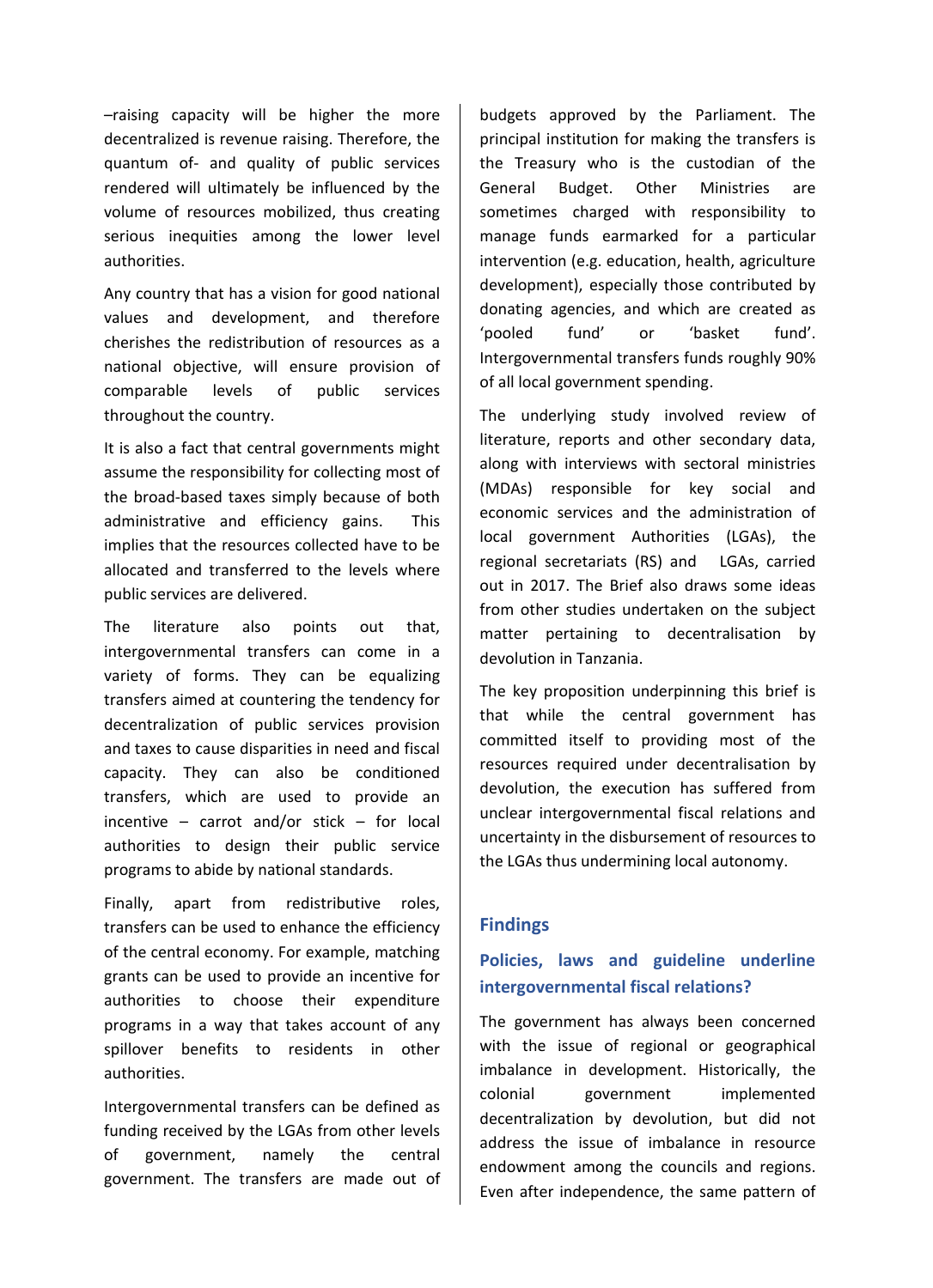development continued for about a decade. It is only in the early 1970s that the government abandoned devolved decentralization and moved into de-concentrated decentralization whereby the central government implemented development interventions right to the grassroots. The deconcentrated approach lasted for another 10 years, after which the government went back to devolved decentralization, but with quite a different approach in the way the councils were managed and financed.

The desire to create local government authorities is enshrined in the constitution (1977 edition), but without any details on how such authorities would be financed. This was left open for the government in place to decide on the modalities, which would be defined in laws to be enacted. The need for equitable development among regions and councils, has been underlined in many national and sectoral policies, development programmes such as national strategy for growth and poverty reduction, the Vision 2025, the medium to long term plans and the ruling party (CCM) manifestos. Likewise, the various LGA laws of 1982, especially No. 9 on finances, have elaborated on how LGAs would mobilize their resources but without going into details of the modalities for intergovernmental transfers. This vagueness has some repercussion on issues of discretion on LGAs.

The undermining of local discretion in financing is also very evident in some national laws enacted after 1982. Much powers have been put in the mandate of the Ministry responsible for Finance. Using the powers vested to her through the Constitution, the Public Finance Act 2001, the Budget Act 2015 and the Presidential Instruments, the MoF is duly responsible for collecting all major forms of taxes and other levies in the country. Likewise, it is also responsible for managing expenditure

and financing. For example, S (1) of the Public Finance Act 2001 states that:

## **It shall be the duty of the Minister**-

- a) To develop and implement a macroeconomic and fiscal policy framework for the United Republic and shall, for that purpose- (i) supervise and monitor the finances of the United Republic; (ii) coordinate international and inter-governmental financial and fiscal relations;
- b) To advise the Government on the total of resources to be allocated to the public sector, and the appropriate level of resources to be allocated to individual programmes within that sector.
- c) On budgetary management issues, the Act S. 5 (3) states that 'for the purposes of the full exercise of supervision over the finances of the United Republic, the Minister shall, subject to this Act and to any other written law, have the management of the Consolidated Fund and the supervision, control and direction of all matters relating to the financial affairs of the United Republic.'

The recently enacted Budget Act, 2015, has reinforced further the powers of Minister responsible for Finance and and the technocrats. S.10 (a) empowers the Minister to prepare estimates of the revenues and expenditures and financing requirements for the Government of the United Republic. The Minister is responsible for preparation, execution and monitoring of the budget, including any adjustments to the budget.

Some clauses relating specifically to LGAs also help to reinforce the powers of the Minister. In particular, S. 60 (1) states that the Minister shall oversee the budgetary and financial management of LGAs, and secondly, S.S (2) the drafts and approved budgets of the LGAs to be submitted to the Minister and Minister responsible for LGAs, and Subsection (30) states that the 'establishment and management of extra budgetary and specific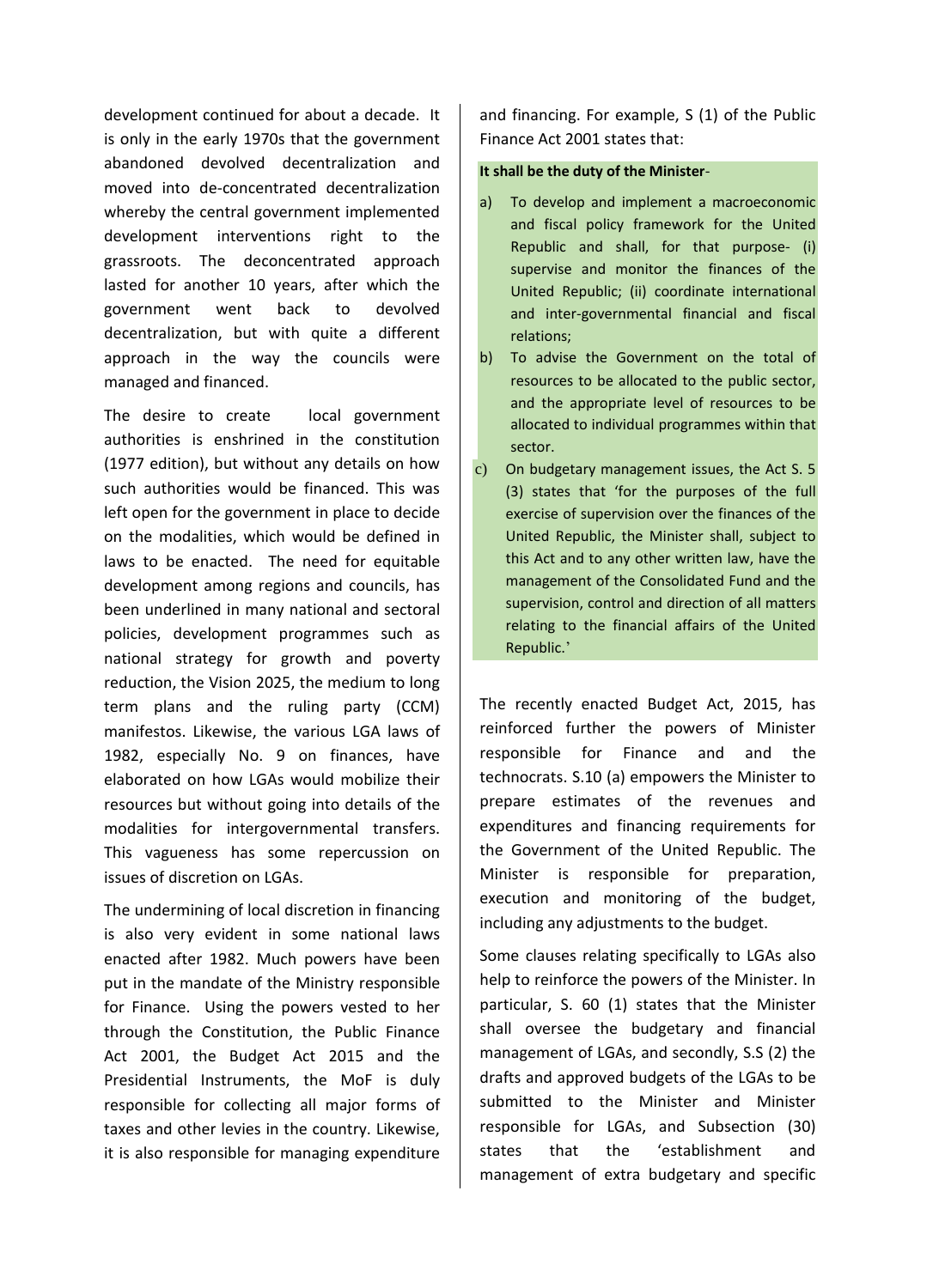funds of LGAs shall require approval of the Minister upon consultation with the Minister responsible for LGAs.

# **The use of formulas to determine intergovernmental fiscal transfers and achieve equity in resource allocation**

For purposes of ushering in equity in the allocation of resources among the councils, the government introduced the concept of formulas applied to allocate financial resources and manpower. Each sector has its own formula for allocating resources among the councils. By extension, each council uses the same formulas to allocate resources to grassroots level. At outlet level, the government also provides a formula to use in spending on different categories of expenditure items. These formulas are well articulated in the 'planning and budgeting guidelines' prepared in each year to guide all government agencies. The use of formulas has been in place for almost two decades. Hence there are formulas for recurrent block grants, capital development grants, basket funds for each sector, special development pool funds for each sector etc. Sometimes, the government has put a condition of passing minimum access conditions before an LGA can be allocated development funds. A process of assessing the LGAs each year is in place.

The major challenge with the use of formula is availability of reliable data at national level. Data are collected from the LGAs and aggregated at national level, and yet, there are many complaints concerning unreliability of data from LGAs as was unveiled by the study. It is possible that some LGAs could massage the data in different sectors e.g. school enrolment, to give them some advantage in financial resource allocation.

#### *Examples of formulas in use:*

*1. General purpose grant:* 

#### *Formula:*

- Fixed lump sum: 10%
- Total number of villages: 10%
- Total population: 50%
- Rural population: 30%

#### *2. Health sector block grants*

# *Formula:*

- 70% of the pool is distributed to local governments in proportion to population.
- 10% of the pool is distributed in proportion to the estimated number of poor residents in a council area.
- 10% of the pool is distributed in proportion to the length of the official medical vehicle route in a council area.
- 10% of the pool is distributed in proportion to the estimated morbidity count in each LGA.

#### *3. Primary school block grant:*

#### *Formula:*

The allocation on the education block grant between LGAs is 100% based on the number of school-aged children in each council (based on census figures).

# *4. Agriculture: (District Agriculture Development Grant - DADG)*

#### *Formula:*

The DADG, the A-CBG and the recurrent element of the Agricultural Sector Development Program – (ASDP) is allocated using same formula as the Agriculture Recurrent Block Grant:

- Number of Villages 80%
- Rural Population 10%
- Rainfall Index 10%

# *5. Primary Education development grant (PEDG):*

# *Formula:*

- Number of school-aged children in each district 80%.
- Classroom shortage (the gap between the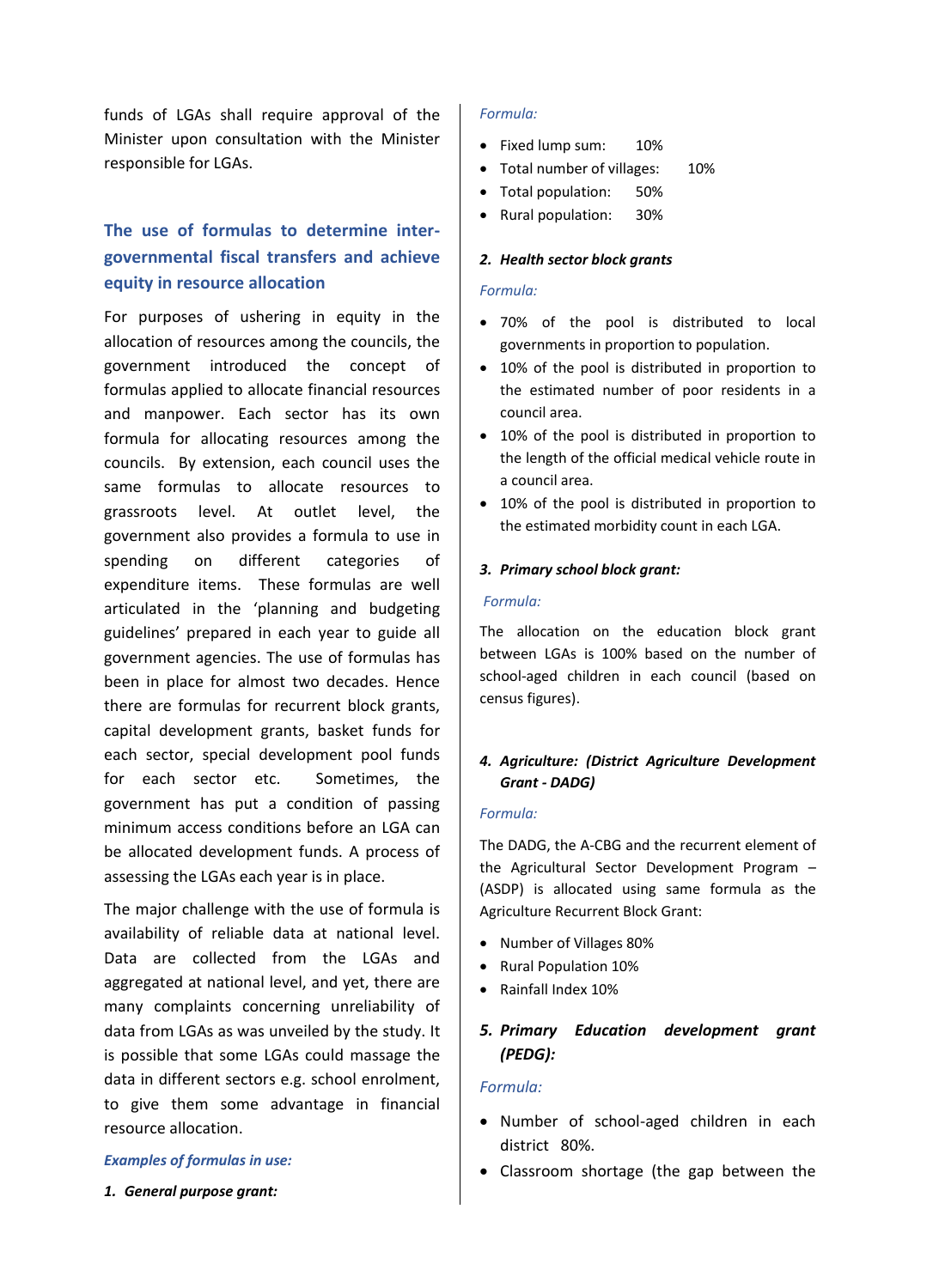number of classrooms required and the actual number of classrooms, as determined by MOEVT).

# **Indicative projections on intergovernmental transfers communicated and used in the preparation of LGA annual plans and budgets**

LGAs are provided with indicative planning figures through the planning and budgeting guidelines with allocated amount predetermined. The LGAs plan for such figures depending on their priorities and they use a planning programme (PLANREP) developed for such purpose. Although the plans and budgets are approved by the appropriate organs including the full Council, changes can occur at central government level depending on updated projected information on resource envelop. And for that reason, plans and budgets prepared by LGAs remain uncertain all the way to the execution stage. This is evidently clear from the revelations of the Ministry of Finance officials that, at the end of the day, what is shared is what is actually collected, and not what was planned.

# **Decision making for inter-government fiscal allocation and transfers exclude the LGAs**

LGAs complain about not been engaged enough when intergovernmental fiscal allocations are decided. They also complain of the central government officials not been conversant enough with the business of the LGAs and therefore the allocations not been reflective of their needs and priorities. A further scrutiny of actions of the central government also revealed that:

a) Foremost, many desk officers processing LGA issues had not worked in LGAs. Hence the whole concept of decentralization by devolution was not clear in their minds.

b) Secondly, committees formed to establish which taxes could be collected efficiently by LGAs did not include directly officials from LGAs. Hence, as it happened with the property tax, the LGAs were judged to be inefficient in collecting such a tax and it was moved to central government (TRA). Also, the committee that determines allocation of resources collected by central government did not include officials or representatives from the LGAs. And in view of the fact that the LGAs's share in the total budget is not legally fixed, this could lead to the LGAs getting meagre funds.

# **Budgeted amounts are not received fully and affects service delivery in the LGAs**

There are problems in LGAs realizing the budget approved by the Parliament. Funds are not released to LGAs in line with the budget. The problem covers both the recurrent grants and the development grants. In some cases, less than 50% of the budgeted amount is received by the LGAs. Examples from the sampled Moshi District Council demonstrate this.

- Primary education outturn ranges from 50% to 75%.
- For secondary school outturn ranges from 62% to 87.4%
- For Health, it ranges from 46% to 84.6% (for recurrent costs
- Again, for Health development, it ranges from 40% to 100%.
- For agriculture, the outturn for recurrent costs it ranges from 19.7% to 88.1%.
- Again, for Agriculture, the outturn for development costs ranges from 16.4% to 64.6% for the years when funds were supplied.

#### *(Figures are for the financial years 2013/2014 to 2016/17)*

The explanation by CG for the underperformance is that what is actually collected is what is released to the spending agencies. For them, there is no easy way to remedy the situation. However, as pointed above, the question remains on whether what is collected is equitably distributed between the centre and the LGAs.